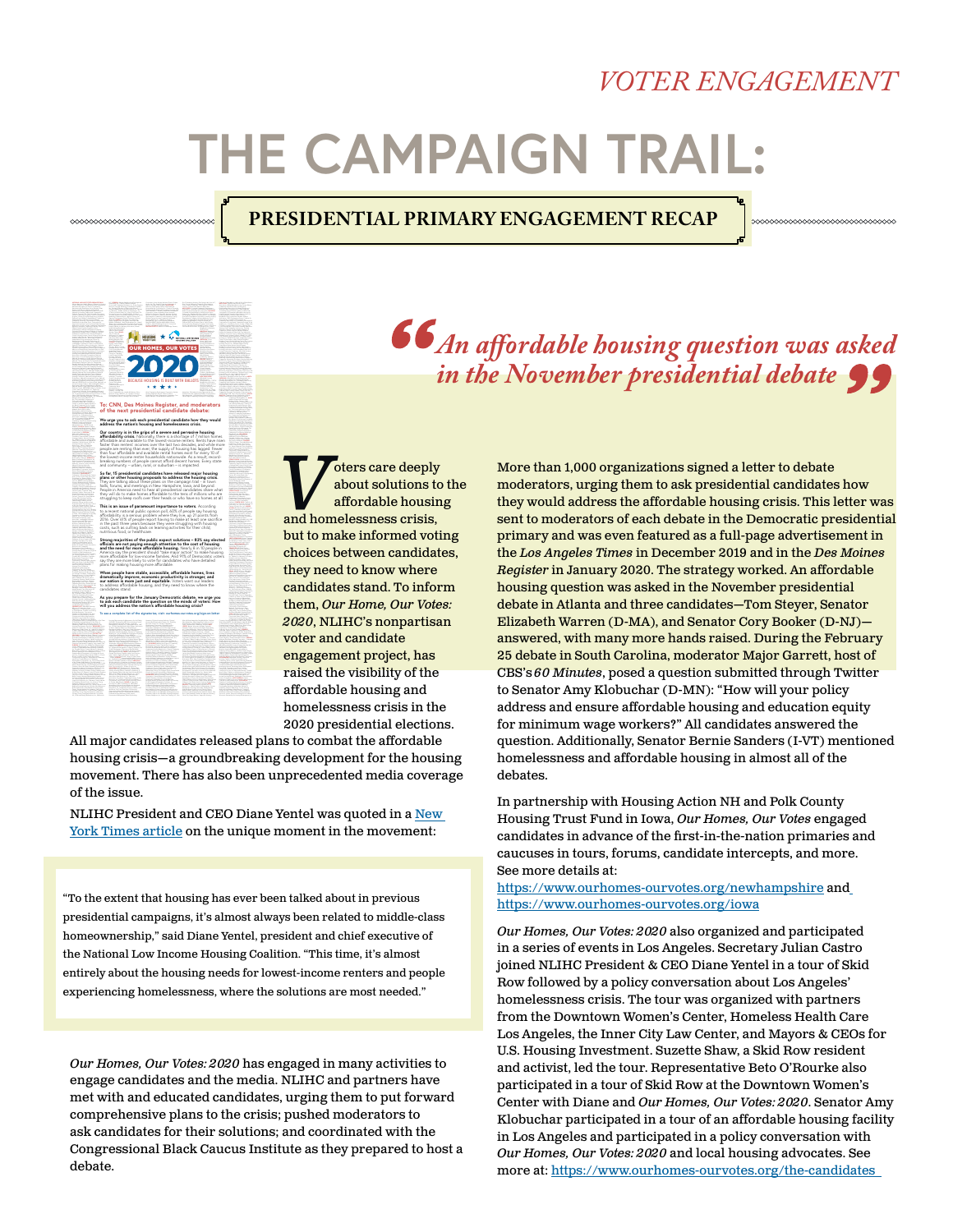## *Philadelphia disAbilty Services' Your Voices Matter, Your Vote Matters Campaign*

**The Philadelphia Department of Behavioral Health and Intellectual disAbility Services' (DBHIDS) Housing and Residential Services Unit has been engaging its residen in electoral activities throughout 2020 through the** *Your* Intellectual disAbility Services' (DBHIDS) Housing and Residential Services Unit has been engaging its residents *Matter, Your Vote Matters* campaign. The campaign was created to engage residents of affordable housing in advocacy work. The director of the Housing and Residential Services Unit, Joyce Sacco, started the campaign because she believes voting is a first step to engage residents in advocacy efforts, and participation in advocacy is critical if residents want their needs met through policy solutions.

The goal of the *Your Vote Matters, Your Voices Matter* campaign was to register all interested participants within the DBHIDS Housing and Residential Services Unit to vote in time for the primary election (April 28) and general election and to educate them on how to vote. Progress has been made on both fronts. DBHIDS hosted a voter registration information session w/ NLIHC and Project Home in February with the goal of encouraging housing providers to bring voter engagement activities to their residences. The training was so successful it will be offered to all providers at Community Behavioral Health/ DBHIDS programs in mid-September.

DBHIDS staff have also been attending various voterregistration trainings and voter rights webinars provided by the County Board of Elections. The staff can then relay the information to providers so that providers educate participants on the most up-to-date election information. In addition to attending trainings, DBHIDS staff have been working with Project Home to create a voter registration link to track how many individuals are helped with registration for the 2020 general election. Lastly, staff will have access to iPads so they can easily register voters with minimal exposure and effort.

Creating a culture of advocacy within DBHIDS Residential and Housing sites is possible by empowering participants to be a part of an electoral process which provides value, self-worth and resiliency. The hope is that these efforts will help DBHIDS identify peer leaders to lead to a discussion on creating a peerled Housing Advisory Board, storytelling initiatives to highlight the services participants receive, and other peer-led activities.

## *Clergy Leaders Register Voters and Meet with Candidates in New Hampshire*

**The Granite State Organizing Project (GSOP) builds power** necessary to create lasting social and economic justice in New Hampshire, mostly in the south-central part of the state. One way the project accomplishes this goal is by organizing voter education and registration initiatives and getout-the-vote campaigns. The project has always worked with its members, including clergy, in engaging low-income renters, but this year its strategies have shifted due to COVID-19.

As in years past, GSOP has encouraged member congregations to commit to be 100% voting congregations. This year, GSOP is working with clergy to match their congregation lists with voter lists to see who needs to register or update registrations. The clergy then ask congregation members to make the necessary changes to become registered voters.

One challenge the project has faced is that volunteer leaders have steep learning curves around using technology for outreach and engagement efforts. GSOP has learned to be creative in encouraging members to participate in voter engagement efforts, providing online trainings, texting technology platforms, and social media tools.

GSOP has also organized candidate events. The group held meetings with presidential and gubernatorial candidates and will be hosting a meeting with Senator Jeanne Shaheen's (D) opponent Corky Messner (R) in September. Faith leaders will discuss the impact of COVID-19 on members of their congregation, about housing needs and economic security issues, and about what they are doing to address the needs. Conversations with candidates on housing and poverty issues are critical in holding leaders accountable.

EFT IMAGE: TESTIMONY ON ABSENTEE VOTING **LEFT IMAGE:** TESTIMONY ON ABSENTEE VOTING GHT IMAGE: IMAGE OF VOTING PLEDGE **RIGHT IMAGE:** IMAGE OF VOTING PLEDGE



We reauested absentee ballots due to two pre existing health conditions. We also have two family members that work with children that may be at risk and we want to limit their exposure as well as our own. Our ballots were returned to the town clerk in person last week. **SUSAN & FRED ROBINSON** 

ш TOGETHER щ ∫<br>S  $\mathbf{W}\mathbf{E}$  . VOTE ш PLEDGE TO VOTE ON OUR VALUES<br>N SEPTEMBER 8 AND NOVEMBER 3! H  $\circ$ With the rise of COVID-19 Together, we can keep our ases, absentee voting is more communities safe while also important than ever ensuring our votes are counted

ш

A F

<u>ທ</u>

ш

H

 $\circ$ 

 $\geq$